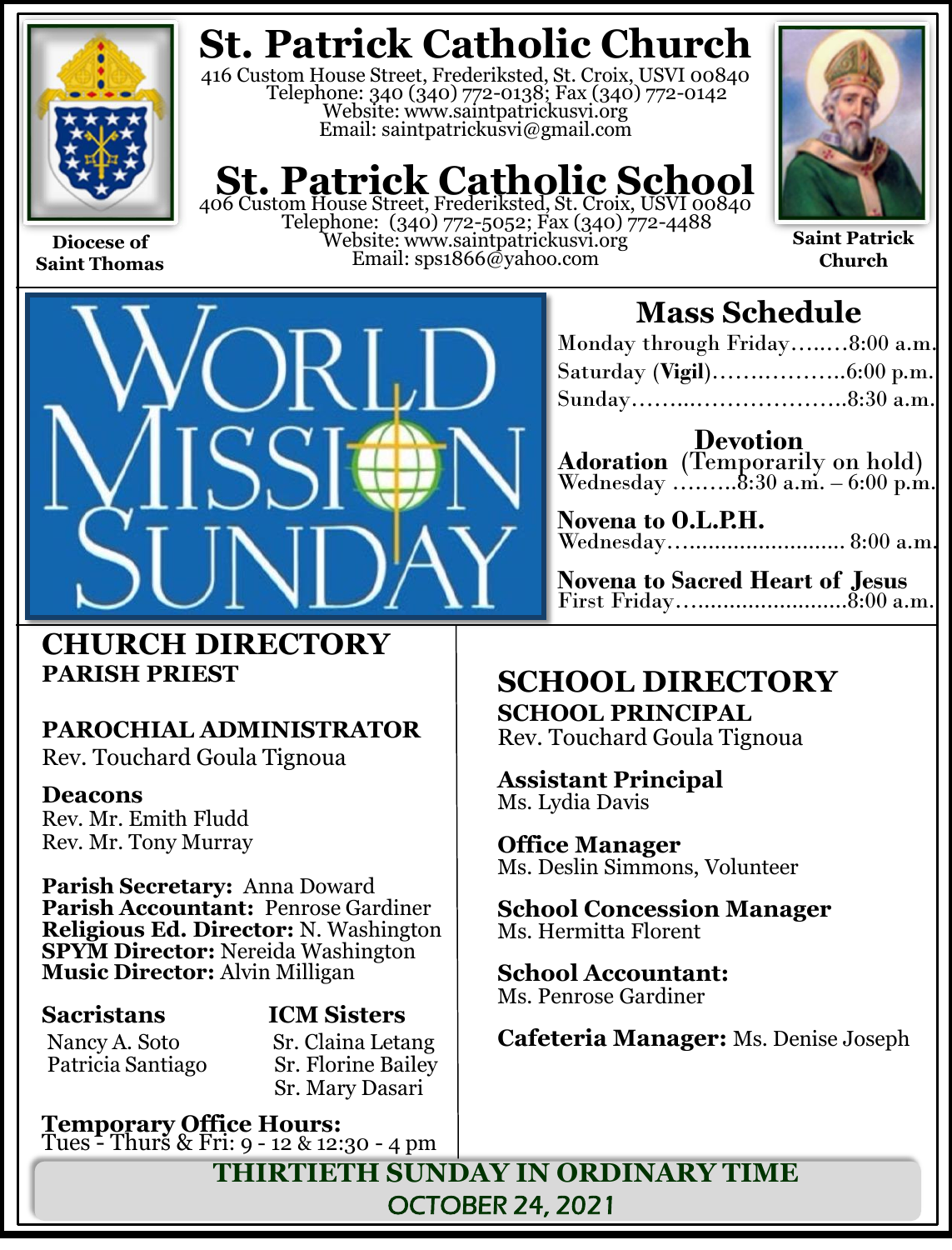# **THIRTIETH SUNDAY IN ORDINARY TIME OCTOBER 24, 2021**

# **MASS INTENTIONS**

| <b>SATURDAY, October 23</b>                                           |                                          |                        |
|-----------------------------------------------------------------------|------------------------------------------|------------------------|
| 6:00 PM. + Clement T. Doward, Birthday Remembrance, Rb                | <b>SUNDAY:</b>                           | Jer 31:7-9             |
| Family                                                                | <b>World Mission Sunday</b>              | Heb 5:1-6              |
| SUNDAY, October 24                                                    |                                          | Mk 10:46-52            |
| 8:30 AM. - Enid Gustave, Thanksgiving Special Intention, Rb           |                                          |                        |
| Enid Gustave                                                          | <b>MONDAY:</b>                           | Rom 8:12-17            |
| MONDAY, October 25                                                    |                                          | Lk 13:10-17            |
| 8:00 AM. - Teyona K. St. Rose, Birthday Blessings & Good              |                                          |                        |
| Health, Rb Vilma C. Johnson                                           | <b>TUESDAY:</b>                          | Rom 8:18-25            |
| TUESDAY, October 26                                                   |                                          | Lk 13:18-21            |
| 8:00 AM. - Ludwig T. Armstrong, Birthday Blessings, Rb Anna<br>Doward |                                          |                        |
| <b>WEDNESDAY, October 27</b>                                          | <b>WEDNESDAY:</b>                        | Rom 8:26-30            |
| 8:00 AM. + Carmen Fraiser, Birthday Remembrance, Rb Family            |                                          | Lk 13:22-30            |
| <b>THURSDAY, October 28</b>                                           | <b>THURSDAY</b>                          | Eph 2:19-22            |
| 8:00 AM. - Xamir Simmons, Birthday Blessings, Rb Family               | <b>Saints Simon &amp; Jude, Apostles</b> | Lk 6:12-16             |
|                                                                       |                                          |                        |
| FRIDAY, October 29                                                    | <b>FRIDAY</b>                            | Rom 9:1-5              |
| 8:00 AM. + Guillermina Hodge, Repose of Soul, Rb Family               |                                          | Lk 14:1-6              |
|                                                                       |                                          |                        |
| <b>SATURDAY, October 30</b>                                           | SATURDAY:                                | Rom 11:1-2,11-12,25-29 |
| 6:00 PM - Emeritus Bishop Herbert Bevard, Grace of Healing,           |                                          | Lk 14:1,7-11           |
| Rb Parishioner                                                        |                                          |                        |
|                                                                       |                                          |                        |
|                                                                       |                                          |                        |

## **PRAY FOR THE SICK & S**

#### *Please pray that they may find comfort and healing in Please pray that they may find comfort*

Steve Alexander, Olivia Anger, Nicholas Andrew, Marilyn Bailey, Eric B Burke, Fred Calvillo, William Carino, Ninon Gussman Carr, Norma Ca Donelley, Anna D'Souza, Norma Dyer, Harold Fisher, Sr. Kimberly Flud Enis Hilaire, Urla Isaac, Lidia Jiminez, , Eleanor Johnson, Alma John, Krigger, T'Agho Lopez, Chamarla Louis, Felina Artigo, Gwendolyn Lucas, Kathleen Smith-Maccow, Marla Matthew, Carlos Matus, Luz Melendez, Beverly Nesbitt, Bevon Nicholas, Marilyn Nicks, Ann Parris, Fr. Simon Peter, Geralda Pickering, Michelle Gibbs Riviere, Carmen Russell, Henrietta Sandy, Jose Manuel Santana, Martha Lena St. Juste, Eric Thomas, Juan Valentin, , Vincent Urgent, Inez Walker, Deacon Oliver Washington, Ann Weikel, Inez Williams, Simeon Williams, Curtis Williams, Joseph Wilson, Ingerborg McIntosh, William Lang, Anita Pulpul & Kemit Lewis, Noel Lercana & Bertille Samuel, Lewis Eugene, & Vilma C. Johnson, Fanny Andrews Clarke, Kesha Tatum.

#### *(Please call the Church Office to add or remove names to/from this list Church)*

### **MASS ATTENDANCE – OCTOBER 16 & 17**

**Saturday** 6:00pm Holy Mass 32, **Sunday** 8:30am Holy Mass 71. Total 103

### **Preserve the Past Campaign in Progress**

Our Church restoration project is in progress and your contribution is still welcome. Please call the church office or contact a minister of hospitality for the contribution envelope.

### **SCRIPTURE READINGS OF THE WEEK**

| <b>DAY:</b>                                                                                                                                                                                                                                                                                                                                                                                                                                                                                                                                                              | Rom 8:18-25<br>Lk 13:18-21 |
|--------------------------------------------------------------------------------------------------------------------------------------------------------------------------------------------------------------------------------------------------------------------------------------------------------------------------------------------------------------------------------------------------------------------------------------------------------------------------------------------------------------------------------------------------------------------------|----------------------------|
| <b>IESDAY:</b>                                                                                                                                                                                                                                                                                                                                                                                                                                                                                                                                                           | Rom 8:26-30<br>Lk 13:22-30 |
| <b>SDAY</b>                                                                                                                                                                                                                                                                                                                                                                                                                                                                                                                                                              | Eph 2:19-22                |
| s Simon & Jude, Apostles                                                                                                                                                                                                                                                                                                                                                                                                                                                                                                                                                 | Lk 6:12-16                 |
| ١Y                                                                                                                                                                                                                                                                                                                                                                                                                                                                                                                                                                       | Rom 9:1-5<br>Lk 14:1-6     |
| <b>RDAY:</b>                                                                                                                                                                                                                                                                                                                                                                                                                                                                                                                                                             | Rom 11:1-2,11-12,25-29     |
|                                                                                                                                                                                                                                                                                                                                                                                                                                                                                                                                                                          | Lk 14:1,7-11               |
|                                                                                                                                                                                                                                                                                                                                                                                                                                                                                                                                                                          |                            |
| SHUT-INS<br><u>and healing in Christ.</u><br>elcher, George Bondieumaitre, Debra Bruce, Virginia<br>rillo, Paulette Christopher, Victorino Cruz, Matthew<br>ld, Johnetta Goodloe, Sarah Gordon, Dr. Amy Hardin,<br>Ann Joseph, Electra Joseph, Edwin Josiah, Jeannie<br>$\mathbf{A}$ and $\mathbf{A}$ and $\mathbf{A}$ and $\mathbf{A}$ and $\mathbf{A}$ and $\mathbf{A}$ and $\mathbf{A}$ and $\mathbf{A}$ and $\mathbf{A}$ and $\mathbf{A}$ and $\mathbf{A}$ and $\mathbf{A}$ and $\mathbf{A}$ and $\mathbf{A}$ and $\mathbf{A}$ and $\mathbf{A}$ and $\mathbf{A}$ and |                            |

### **SECOND COLLECTION FOR THE MONTH OF OCTOBER**

| School SupportOct 02-03      |  |
|------------------------------|--|
| Maintenance Fund Oct.09-10   |  |
| Capital ImprovementOct.16-17 |  |
|                              |  |
| Property InsuranceOct.30-31  |  |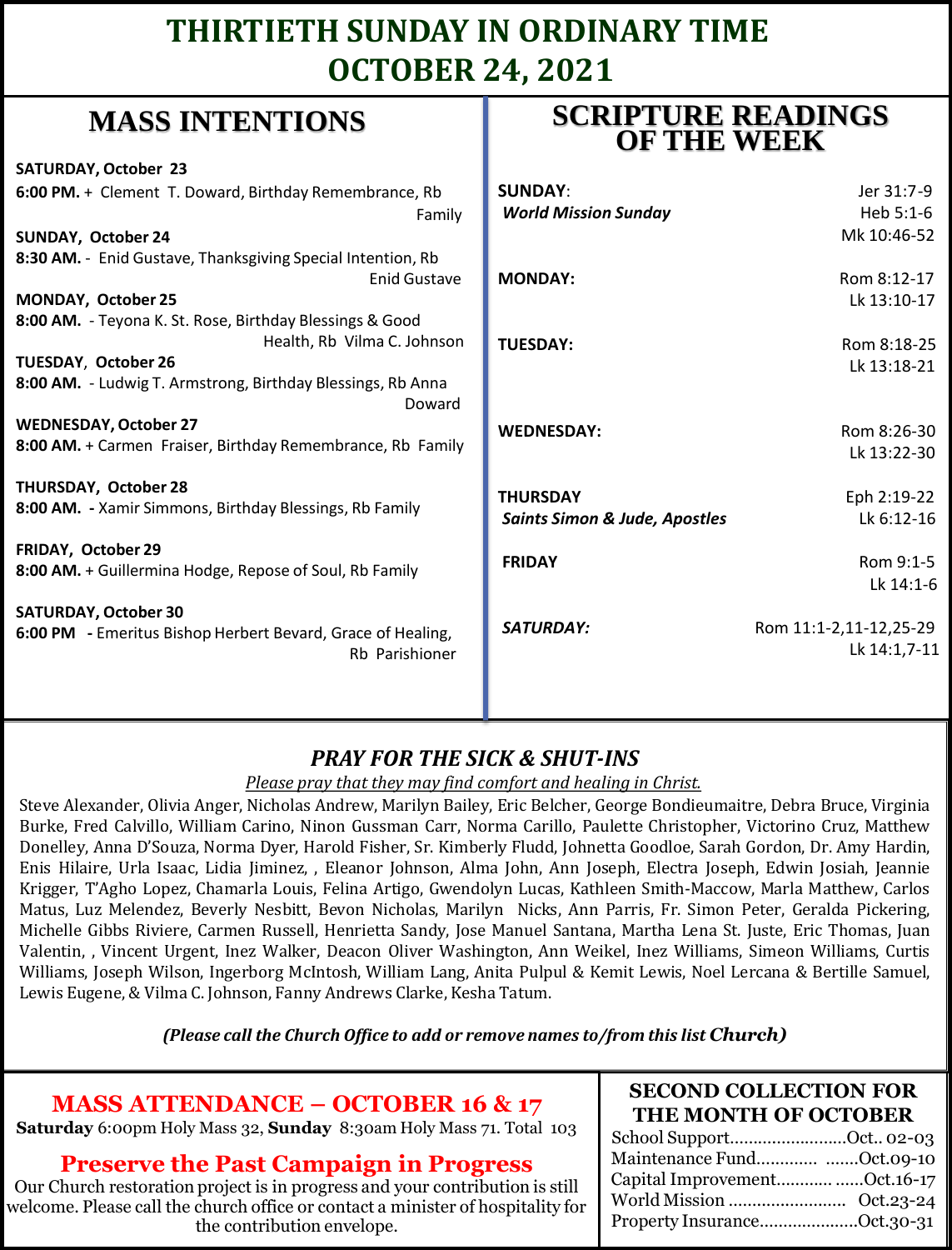# Announcements



#### **Seven Days Sanctuary Lamp Devotion**

The Sanctuary Lamp which burns in the Sanctuary of our church, the reminder of the Lord's Presence in the Most Holy Eucharist, will burn from October  $24<sup>th</sup>$ , to October  $30<sup>th</sup>$ , For Therese Duval, Grace of Healing, requested by the Duval family.

#### **Eucharistic Adoration**

One Hour Eucharistic Adoration will resume on Wednesday November 3<sup>rd</sup>, following 8:00am Holy Mass.

#### **Annual Memorial Tree of Lights in progress**

As All Souls Day approaches, envelopes are still available. The deadline for submission of names of the departed members of our family for the Memorial Tree of Lights is Thursday, October 28. We thank you! Please request your Memorial Tree of Lights envelope from the Ministers of Hospitality.

#### **All Saints and all Souls Day**

Following All Saints Day is All souls Day, a day of prayer for the church suffering, the souls of our departed loved ones. The rite of the blessing of the Memorial Tree of Lights will be held on Tuesday November 2<sup>nd</sup> at 8:00am Holy Mass, followed by a procession to the church cemetery for the rite of blessings of the graves. Parishioners are urged to attend.

#### **St. Patrick Choir Rehearsal**

St. Patrick Choir will resume its regular rehearsal on Thursday,  $\overline{\phantom{a}}$ October 28<sup>th</sup> at 6:00pm in the church. All members are required to be fully vaccinated.

#### **Registration for CCD Classes**

CCD classes for the 2021-2022 Catechetical year are about to begin in November. Registration forms are still available at the ! rear of the Church.

#### **St. Joseph Church Concert**

St. Joseph extends an invitation to all parishioners to attend their Concert in honor of Our Blessed Mother and Jesus on I Sunday October 31, 2021, 3:00pm at St. Joseph Church Parking Lot. Feel free to bring your own chairs for seating under the I tent.

#### **2021 Christmas Raffle Books**

The drawing date for our Raffle is just two months away. Please remember to turn in sold Ticket Stubs & Money. At the  $\overline{\mathbf{I}}$ church office or school office. . We rely on your support for its success.

#### **Acknowledgement**

Most Reverend Bishop Jerome Feudjio, expresses a heartfelt Thank You for our Parish generous response to the Special Collection to assist the Church in Haiti. Please continue to keep the Church in Haiti in prayers

#### **Bulletin announcements must be submitted to the Church Office by Wednesday at noon**

# Parish Information

#### **Sacrament of Baptism**

Fourth Sunday of each month. Please register your children at the Church Office. Present a copy of the child(ren) birth certificate(s). Classes for parents & godparents are on the 1st, 2<sup>nd</sup> and 3<sup>rd</sup> Tuesday from 6:00 p.m. until 7:00 p.m. each month.

#### **Sacrament of Marriage**

Please make arrangements with parish priest 6 months before your wedding.

#### **Confraternity of Christian Doctrine (CCD) Classes**

Classes are held every Sunday during the school year and begin with attendance and instruction in the classroom following 8:30 a.m. Holy Mass.

#### **Rite of Christian Initiation of Adults (RCIA) Classes**

RCIA is the journey of faith by which interested persons become members of the Roman Catholic Church. The program instructs adults to enter into full communion with the Catholic Church through Baptism and/or Confirmation and Holy Communion. To register, please call the church office at (340) 772-0138.

#### **Sacrament of Penance**

Confession is the sacrament that allows us to admit our faults and develop humility, but the most profound part is we get to experience Christ's gift of mercy.

Weekdays……………….…………….... 15 min. before Holy Mass Weekends………………………………. 30 min. before Holy Mass

#### **Funerals**

All funeral services begin at 10:30 a.m. Viewings at 9:30 am. No funerals are held on weekends. Arrangements must be made with the Church before funeral arrangements with the funeral home.

#### **Sacrament of the Anointing of the Sick**

Please call the rectory at (340) 772-0138 whenever a family member or friend is seriously ill or hospitalized.

#### **Parish Registration**

Parishioners who are 18 years and older are invited to register at the Church Office as well as become active and contributing members. We would like to maintain an upto-date listing of all St. Patrick parishioners. Registration also helps in providing quick services for the request and proof of miscellaneous church letters for individuals, Baptism, Confirmation, etc.